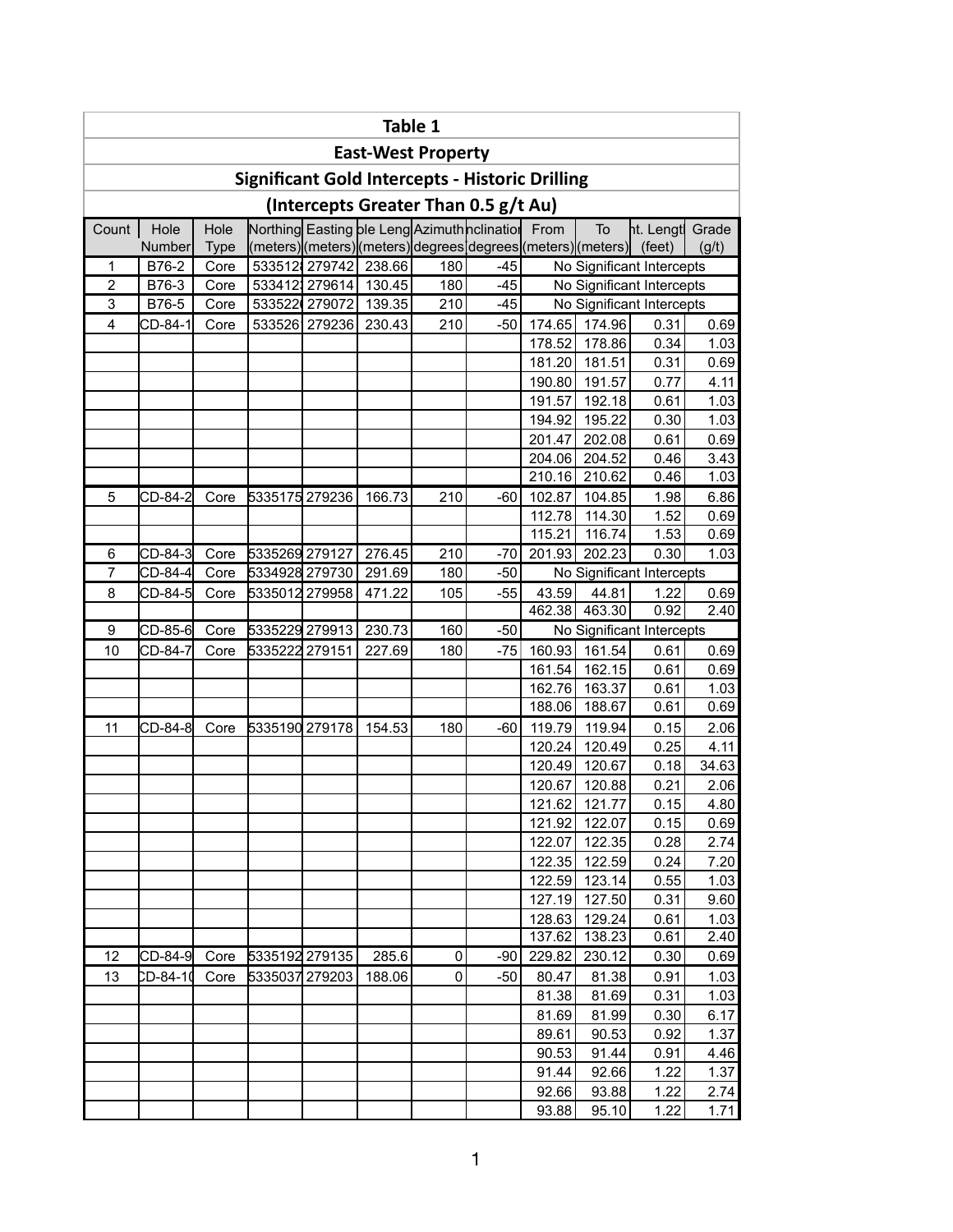|    |              |      |                |        |     |       | 96.01          | 97.08           | 1.07                      | 2.06         |
|----|--------------|------|----------------|--------|-----|-------|----------------|-----------------|---------------------------|--------------|
|    |              |      |                |        |     |       |                |                 |                           |              |
|    |              |      |                |        |     |       | 97.08<br>98.60 | 98.60<br>100.13 | 1.52<br>1.53              | 7.20<br>3.77 |
|    |              |      |                |        |     |       |                |                 |                           |              |
|    |              |      |                |        |     |       | 100.13         | 100.74          | 0.61                      | 0.69         |
|    |              |      |                |        |     |       | 101.35         | 101.80          | 0.45                      | 1.03         |
|    |              |      |                |        |     |       | 101.80         | 102.72          | 0.92                      | 6.86         |
|    |              |      |                |        |     |       | 103.17         | 103.48          | 0.31                      | 2.06         |
|    |              |      |                |        |     |       | 103.48         | 105.00          | 1.52                      | 6.51         |
|    |              |      |                |        |     |       | 105.00         | 106.07          | 1.07                      | 2.06         |
|    |              |      |                |        |     |       | 106.07         | 106.38          | 0.31                      | 4.46         |
|    |              |      |                |        |     |       | 106.38         | 106.68          | 0.30                      | 1.37         |
|    |              |      |                |        |     |       | 109.42         | 109.88          | 0.46                      | 1.03         |
|    |              |      |                |        |     |       | 156.97         | 158.50          | 1.53                      | 2.06         |
| 14 | CD-84-11     | Core | 5334888 279034 | 245.67 | 0   | -90   |                |                 | No Significant Intercepts |              |
| 15 | CD-84-12     | Core | 5335035 279233 | 194.16 | 0   | $-50$ | 114.15         | 114.76          | 0.61                      | 0.69         |
|    |              |      |                |        |     |       | 126.49         | 127.41          | 0.92                      | 1.37         |
|    |              |      |                |        |     |       | 127.41         | 128.78          | 1.37                      | 3.77         |
|    |              |      |                |        |     |       | 153.16         | 153.47          | 0.31                      | 2.06         |
|    |              |      |                |        |     |       | 162.00         | 162.61          | 0.61                      | 1.37         |
|    |              |      |                |        |     |       | 165.05         | 165.66          | 0.61                      | 0.69         |
|    |              |      |                |        |     |       | 165.66         | 167.18          | 1.52                      | 0.69         |
| 16 | CD-84-13     | Core | 5335189 279228 | 185.01 | 180 | $-50$ | 84.43          | 85.34           | 0.91                      | 0.69         |
|    |              |      |                |        |     |       | 104.85         | 106.38          | 1.53                      | 0.69         |
|    |              |      |                |        |     |       | 130.45         | 130.76          | 0.31                      | 3.09         |
|    |              |      |                |        |     |       | 130.76         | 131.37          | 0.61                      | 6.17         |
|    |              |      |                |        |     |       | 131.37         | 131.67          | 0.30                      | 6.86         |
| 17 | <b>CD-14</b> | Core | 5335136 279250 | 169.47 | 210 | -55   | 73.76          | 74.37           | 0.61                      | 0.69         |
|    |              |      |                |        |     |       | 75.59          | 76.20           | 0.61                      | 1.37         |
| 18 | CD-15        | Core | 5335165 279252 | 169.47 | 210 | $-55$ |                |                 | No Significant Intercepts |              |
| 19 | CD-16        | Core | 5335125 279224 | 187.76 | 210 | -60   | 63.86          | 64.31           | 0.45                      | 5.83         |
|    |              |      |                |        |     |       | 64.92          | 65.23           | 0.31                      | 49.37        |
|    |              |      |                |        |     |       | 65.53          | 65.84           | 0.31                      | 1.03         |
|    |              |      |                |        |     |       | 66.14          | 66.45           | 0.31                      | 0.69         |
|    |              |      |                |        |     |       | 67.06          | 67.67           | 0.61                      | 1.37         |
|    |              |      |                |        |     |       | 67.67          | 67.97           | 0.30                      | 3.77         |
|    |              |      |                |        |     |       | 67.97          | 68.28           | 0.31                      | 1.03         |
|    |              |      |                |        |     |       | 99.00          | 99.61           | 0.61                      | 2.40         |
| 20 | <b>CD-17</b> | Core | 5335153 279225 | 154.23 | 210 | $-55$ | 82.30          | 83.21           | 0.91                      | 3.43         |
| 21 | <b>CD-18</b> | Core | 5335048 279186 | 184.71 | 360 | $-58$ |                |                 | No Significant Intercepts |              |
| 22 | CD-19        | Core | 5335060 279170 | 168.25 | 360 | $-58$ | 34.75          | 35.66           | 0.91                      | 13.71        |
|    |              |      |                |        |     |       | 35.66          | 36.58           | 0.92                      | 1.03         |
|    |              |      |                |        |     |       | 38.10          | 38.86           | 0.76                      | 3.43         |
|    |              |      |                |        |     |       | 38.86          | 39.62           | 0.76                      | 0.69         |
|    |              |      |                |        |     |       | 39.62          | 39.93           | 0.31                      | 0.69         |
|    |              |      |                |        |     |       | 40.23          | 40.54           | 0.31                      | 3.09         |
|    |              |      |                |        |     |       | 40.54          | 40.84           | 0.30                      | 1.03         |
|    |              |      |                |        |     |       | 42.06          | 42.37           | 0.31                      | 2.06         |
|    |              |      |                |        |     |       | 42.37          | 42.82           | 0.45                      | 2.40         |
|    |              |      |                |        |     |       | 42.82          | 43.59           | 0.77                      | 4.11         |
|    |              |      |                |        |     |       | 45.72          | 47.24           | 1.52                      | 2.74         |
|    |              |      |                |        |     |       | 135.03         | 135.64          | 0.61                      | 2.40         |
|    |              |      |                |        |     |       | 140.21         | 141.12          | 0.91                      | 25.71        |
|    |              |      |                |        |     |       |                |                 |                           |              |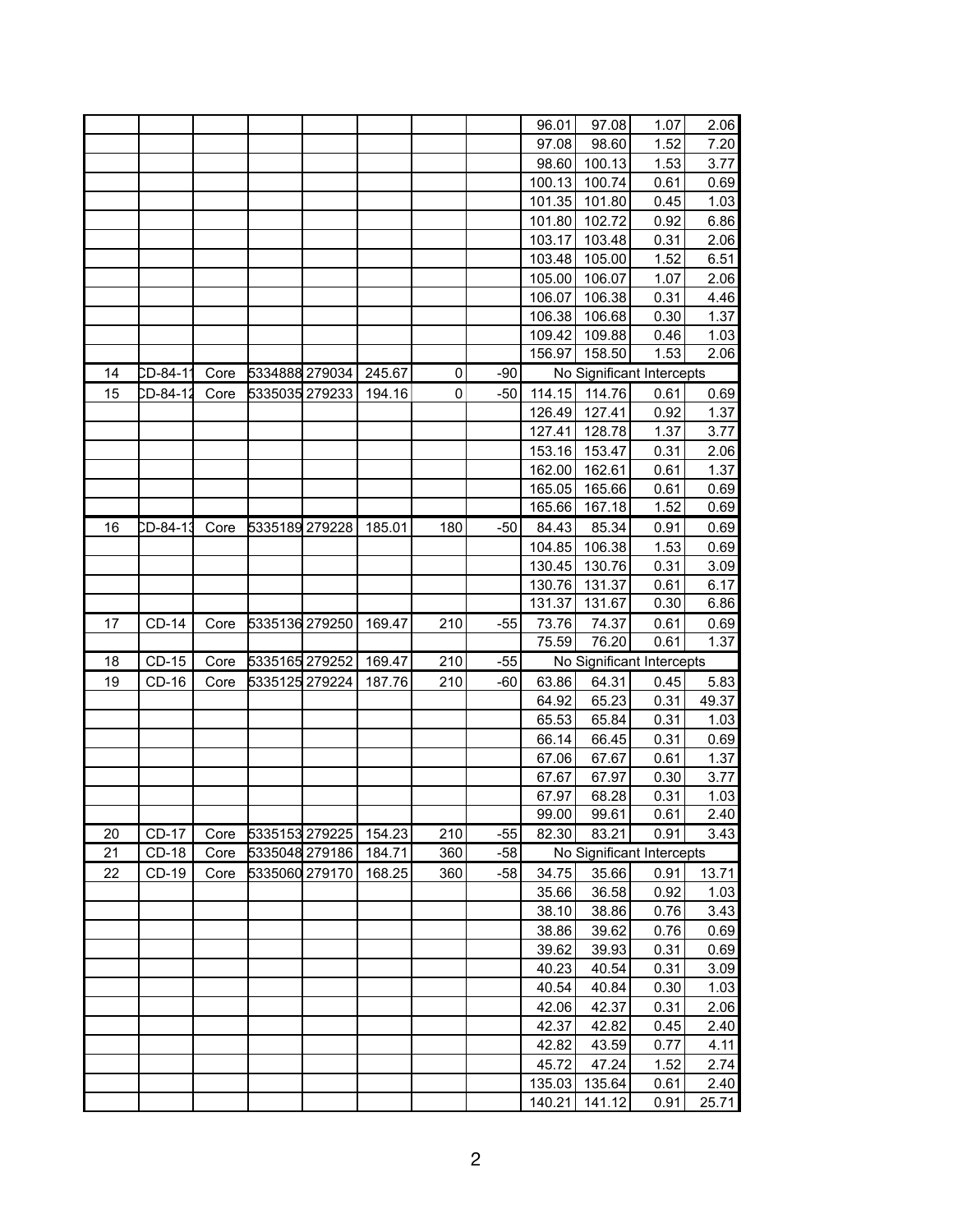|    |              |      |                |        |             |       | 141.12 | 142.04 | 0.92                      | 0.69   |
|----|--------------|------|----------------|--------|-------------|-------|--------|--------|---------------------------|--------|
| 23 | CD-20        | Core | 5335036 279217 | 167.64 | 180         | $-48$ | 146.61 | 147.52 | 0.91                      | 4.11   |
|    |              |      |                |        |             |       | 163.53 | 164.44 | 0.91                      | 19.20  |
|    |              |      |                |        |             |       | 165.35 | 166.27 | 0.92                      | 1.71   |
|    |              |      |                |        |             |       | 166.27 | 167.18 | 0.91                      | 2.74   |
| 24 | $CD-21$      | Core | 5335085 279193 | 123.75 | $\mathbf 0$ | $-90$ | 31.09  | 32.00  | 0.91                      | 1.71   |
|    |              |      |                |        |             |       | 32.00  | 32.92  | 0.92                      | 1.71   |
|    |              |      |                |        |             |       | 32.92  | 33.83  | 0.91                      | 0.69   |
|    |              |      |                |        |             |       | 40.84  | 41.76  | 0.92                      | 0.69   |
|    |              |      |                |        |             |       | 41.76  | 42.06  | 0.30                      | 4.46   |
|    |              |      |                |        |             |       | 73.46  | 73.76  | 0.30                      | 19.54  |
| 25 | CD-22        | Core | 5335111 279195 | 123.75 | $\mathbf 0$ | $-90$ | 76.35  | 76.66  | 0.31                      | 0.69   |
|    |              |      |                |        |             |       | 76.66  | 77.11  | 0.45                      | 17.14  |
|    |              |      |                |        |             |       | 80.47  | 81.08  | 0.61                      | 0.69   |
| 26 | CD-23        | Core | 5335110 279216 | 123.75 | $\mathbf 0$ | $-90$ | 75.59  | 75.90  | 0.31                      | 2.40   |
|    |              |      |                |        |             |       | 80.16  | 80.47  | 0.31                      | 4.11   |
|    |              |      |                |        |             |       | 107.29 | 107.59 | 0.30                      | 115.20 |
| 27 | $CD-24$      | Core | 5335088 279486 | 244.75 | 155         | $-50$ |        |        | No Significant Intercepts |        |
| 28 | $CD-25$      | Core | 5335081 279691 | 245.67 | 155         | $-50$ |        |        | No Significant Intercepts |        |
| 29 | $CD-26$      | Core | 5335085 279214 | 123.75 | 0           | $-90$ | 31.39  | 32.00  | 0.61                      | 1.03   |
|    |              |      |                |        |             |       | 32.00  | 32.77  | 0.77                      | 1.37   |
|    |              |      |                |        |             |       | 32.77  | 33.53  | 0.76                      | 6.17   |
|    |              |      |                |        |             |       | 33.53  | 33.83  | 0.30                      | 8.91   |
|    |              |      |                |        |             |       | 33.83  | 34.14  | 0.31                      | 1.71   |
|    |              |      |                |        |             |       | 38.40  | 39.32  | 0.92                      | 2.06   |
| 30 | <b>CD-27</b> | Core | 5335098 279172 | 154.23 | $\mathbf 0$ | $-90$ | 23.16  | 24.08  | 0.92                      | 1.03   |
|    |              |      |                |        |             |       | 26.82  | 27.43  | 0.61                      | 1.71   |
|    |              |      |                |        |             |       | 33.99  | 34.75  | 0.76                      | 0.69   |
|    |              |      |                |        |             |       | 37.49  | 38.40  | 0.91                      | 0.69   |
|    |              |      |                |        |             |       | 39.32  | 40.23  | 0.91                      | 0.69   |
| 31 | <b>CD-28</b> | Core | 5335126 279174 | 178.61 | 0           | $-90$ | 96.77  | 97.08  | 0.31                      | 1.03   |
|    |              |      |                |        |             |       | 97.08  | 97.38  | 0.30                      | 29.49  |
|    |              |      |                |        |             |       | 97.38  | 97.69  | 0.31                      | 1.03   |
|    |              |      |                |        |             |       | 97.69  | 97.99  | 0.30                      | 12.00  |
|    |              |      |                |        |             |       | 97.99  | 98.45  | 0.46                      | 1.03   |
| 32 | CD-29        | Core | 5335075 279393 | 245.97 | 205         | $-50$ | 59.44  | 60.05  | 0.61                      | 0.69   |
|    |              |      |                |        |             |       | 179.37 | 179.68 | 0.31                      | 1.03   |
| 33 | CD-30        | Core | 5334865 279427 | 213.36 | 243         | $-50$ |        |        | No Significant Intercepts |        |
| 34 | CD-31        | Core | 5334974 278930 | 117.96 | 270         | $-50$ |        |        | No Significant Intercepts |        |
| 35 | CD-32        | Core | 5335080 279268 | 184.71 | 360         | $-60$ |        |        | No Significant Intercepts |        |
| 36 | CD-33        | Core | 5334993 279136 | 184.71 | 360         | $-55$ |        |        | No Significant Intercepts |        |
| 37 | CD-34        | Core | 5335051 279273 | 184.71 | 205         | $-50$ |        |        | No Significant Intercepts |        |
| 38 | CD-35        | Core | 5335050 279274 | 245.67 | 205         | $-70$ | 160.17 | 160.48 | 0.31                      | 1.03   |
| 39 | CD-36        | Core | 5335027 279094 | 179.83 | 208         | $-50$ |        |        | No Significant Intercepts |        |
| 40 | CD-37        | Core | 5334998 279148 | 184.1  | 208         | $-50$ |        |        | No Significant Intercepts |        |
| 41 | CD-38        | Core | 5335077 279142 | 199.95 | 360         | $-50$ | 77.72  | 78.33  | 0.61                      | 0.69   |
|    | CD-38        |      |                |        |             |       | 78.33  | 78.94  | 0.61                      | 0.69   |
| 42 | CD-39        | Core | 5335084 279114 | 199.34 | 360         | $-50$ |        |        | No Significant Intercepts |        |
| 43 | <b>CD-40</b> | Core | 5334857 279262 | 151.49 | 225         | $-50$ |        |        | No Significant Intercepts |        |
| 44 | <b>CD-41</b> | Core | 5334802 279377 | 154.53 | 210         | $-50$ |        |        | No Significant Intercepts |        |
| 45 | CD-42        | Core | 5335216 279051 | 274.02 | 240         | $-55$ | 174.65 | 175.56 | 0.91                      | 0.69   |
|    |              |      |                |        |             |       | 181.05 | 181.97 | 0.92                      | 1.37   |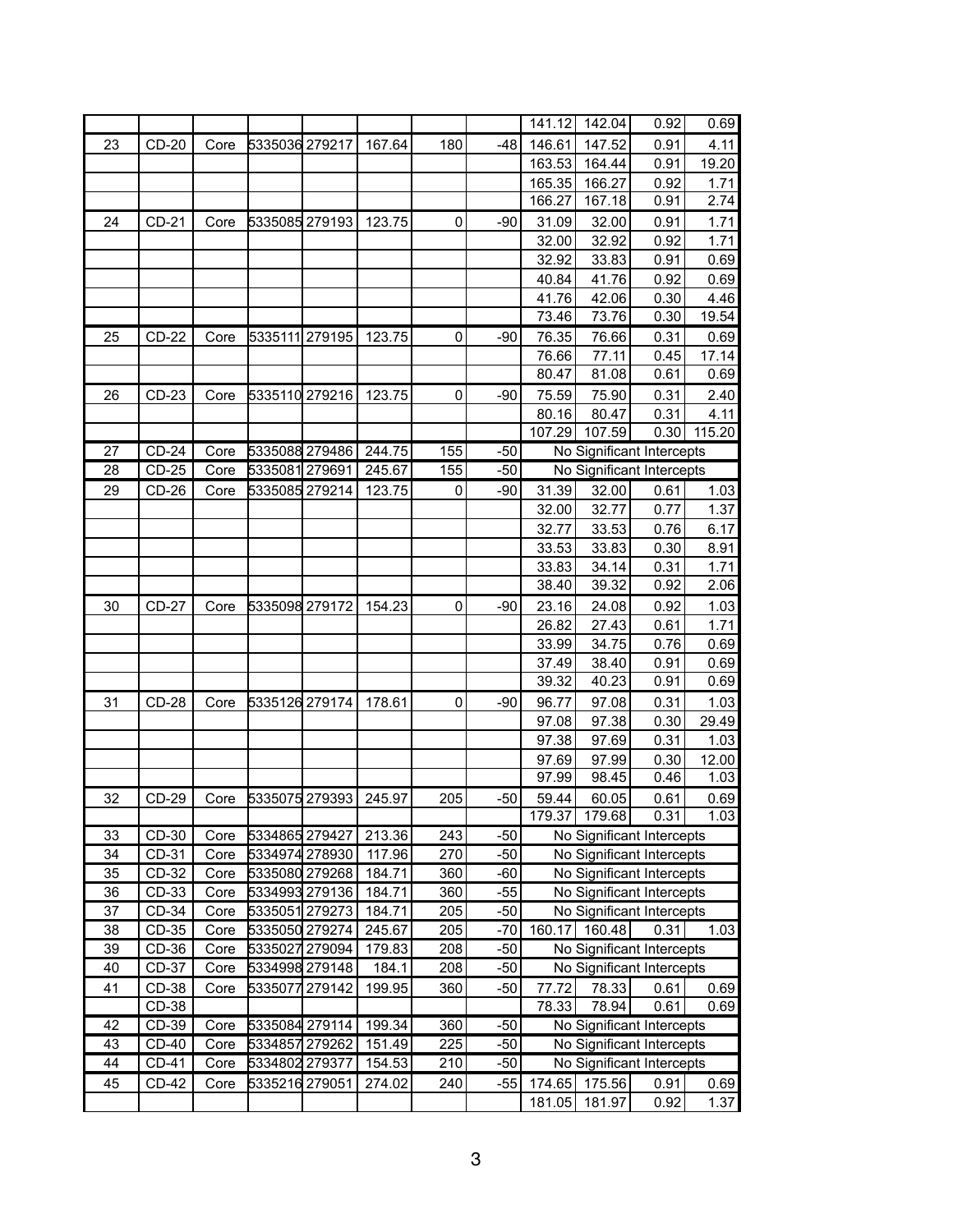|    |              |      |                |        |           |       | 184.71 | 185.62        | 0.91                      | 0.69   |
|----|--------------|------|----------------|--------|-----------|-------|--------|---------------|---------------------------|--------|
|    |              |      |                |        |           |       | 185.62 | 186.54        | 0.92                      | 4.11   |
|    |              |      |                |        |           |       | 186.54 | 187.45        | 0.91                      | 1.37   |
|    |              |      |                |        |           |       | 192.02 | 192.94        | 0.92                      | 0.69   |
|    |              |      |                |        |           |       | 192.94 | 193.85        | 0.91                      | 0.69   |
| 46 | $CD-43$      | Core | 5334801 279500 | 185.01 | 210       | $-50$ | 44.50  | 45.11         | 0.61                      | 0.69   |
|    |              |      |                |        |           |       | 45.11  | 45.72         | 0.61                      | 1.71   |
| 47 | <b>CD-44</b> | Core | 5334803 279628 | 30.02  | 210       | $-50$ |        |               | No Significant Intercepts |        |
| 48 | CD-44A       | Core | 5334803 279627 | 178.92 | 210       | $-50$ | 68.88  | 69.49         | 0.61                      | 1.37   |
| 49 | $CD-45$      | Core | 5335031 279359 | 203    | 360       | $-50$ | 23.62  | 24.23         | 0.61                      | 1.03   |
|    |              |      |                |        |           |       | 24.23  | 24.84         | 0.61                      | 1.03   |
|    |              |      |                |        |           |       | 145.54 | 145.85        | 0.31                      | 2.06   |
|    |              |      |                |        |           |       | 176.17 | 177.09        | 0.92                      | 0.69   |
|    |              |      |                |        |           |       | 177.09 | 177.70        | 0.61                      | 0.69   |
| 50 | $CD-46$      | Core | 5335027 279453 | 198.12 | 360       | $-50$ |        |               | No Significant Intercepts |        |
| 51 | <b>CD-47</b> | Core | 5335231 279023 | 154.23 | 120       | $-55$ |        |               | No Significant Intercepts |        |
| 52 | <b>CD-48</b> | Core | 5334768 280320 | 260.91 | 140       | $-50$ |        |               | No Significant Intercepts |        |
| 51 | CD-49        | Core | 5334903 280329 | 276.15 | $\pmb{0}$ | $-90$ |        |               | No Significant Intercepts |        |
| 52 | CD-50        | Core | 5335202 279009 | 172.52 | 120       | $-55$ | 161.24 | 162.15        | 0.91                      | 0.69   |
|    |              |      |                |        |           |       | 165.81 | 166.73        | 0.92                      | 2.06   |
| 53 | CD-51        | Core | 5335034 280337 | 276.15 | 140       | $-50$ | 126.95 | 127.56        | 0.61                      | 0.69   |
| 54 | CD-52        |      | 5334764 280037 | 191.11 |           |       |        |               |                           |        |
|    |              | Core |                |        | 180       | $-50$ | 145.39 | 146.00        | 0.61                      | 15.09  |
|    |              |      |                |        |           |       | 146.00 | 146.61        | 0.61                      | 7.54   |
|    |              |      |                |        |           |       | 146.61 | 147.22        | 0.61                      | 2.06   |
|    |              |      |                |        |           |       | 147.83 | 148.44        | 0.61                      | 3.43   |
|    |              |      |                |        |           |       | 160.02 | 160.63        | 0.61                      | 1.03   |
|    |              |      |                |        |           |       | 160.63 | 161.24        | 0.61                      | 2.06   |
|    |              |      |                |        |           |       | 169.16 | 169.77        | 0.61                      | 2.06   |
|    |              |      |                |        |           |       | 180.29 | 180.90        | 0.61                      | 1.03   |
|    |              |      |                |        |           |       | 180.90 | 181.51        | 0.61                      | 0.69   |
| 55 | $CD-53$      | Core | 5334839 280169 | 212.45 | 180       | $-50$ |        |               | No Significant Intercepts |        |
| 56 | CD-54        | Core | 5335144 279175 | 154.23 | 0         | $-90$ | 113.08 | 114.00        | 0.92                      | 0.69   |
|    |              |      |                |        |           |       |        | 124.05 124.97 | 0.92                      | 10.97  |
|    |              |      |                |        |           |       | 124.97 | 126.03        | 1.06                      | 0.69   |
|    |              |      |                |        |           |       | 128.63 | 129.54        | 0.91                      | 3.77   |
|    |              |      |                |        |           |       | 132.28 | 133.20        | 0.92                      | 5.83   |
| 57 | CD-55        | Core | 5335129 279158 | 154.23 | 0         | $-90$ | 91.74  | 92.66         | 0.92                      | 0.69   |
|    |              |      |                |        |           |       | 102.26 | 103.17        | 0.91                      | 2.40   |
|    |              |      |                |        |           |       | 103.94 | 104.85        | 0.91                      | 13.03  |
|    |              |      |                |        |           |       | 143.56 | 143.87        | 0.31                      | 16.46  |
|    |              |      |                |        |           |       | 143.87 | 144.48        | 0.61                      | 6.17   |
|    |              |      |                |        |           |       | 145.08 | 145.39        | 0.31                      | 438.86 |
|    |              |      |                |        |           |       | 145.39 | 145.69        | 0.30                      | 2.40   |
|    |              |      |                |        |           |       | 145.69 | 146.00        | 0.31                      | 260.23 |
|    |              |      |                |        |           |       | 146.00 | 146.30        | 0.30                      | 2.40   |
|    |              |      |                |        |           |       | 146.30 | 146.76        | 0.46                      | 17.49  |
| 58 | CD-56        | Core | 5334982 279355 | 305.1  | 360       | $-50$ |        |               | No Significant Intercepts |        |
| 59 | CD-57        | Core | 5335127 279223 | 459.03 | 0         | $-90$ | 77.42  | 77.72         | 0.30                      | 7.54   |
| 60 | CD-58        | Core | 5335145 279159 | 215.19 | 0         | $-90$ | 133.20 | 134.11        | 0.91                      | 1.71   |
|    |              |      |                |        |           |       | 138.07 | 138.99        | 0.92                      | 2.06   |
|    |              |      |                |        |           |       | 138.99 | 139.90        | 0.91                      | 1.71   |
|    |              |      |                |        |           |       | 148.59 | 149.50        | 0.91                      | 0.69   |
|    |              |      |                |        |           |       |        |               |                           |        |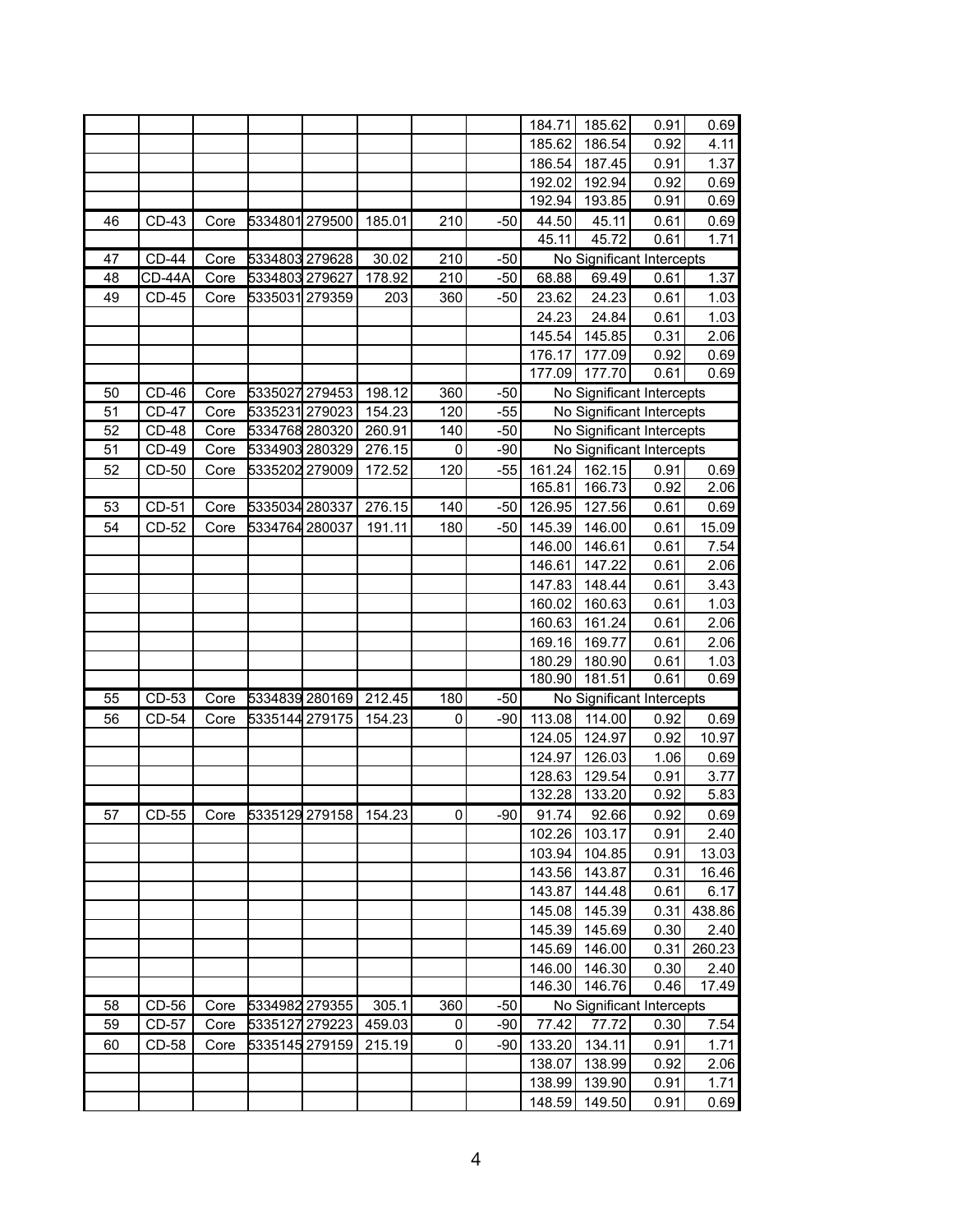|    |              |      |                |        |             |       | 149.50           | 150.27           | 0.77                      | 1.71         |
|----|--------------|------|----------------|--------|-------------|-------|------------------|------------------|---------------------------|--------------|
|    |              |      |                |        |             |       | 153.01           | 153.77           | 0.76                      | 0.69         |
| 61 | CD-59        | Core | 5334867 279544 | 178.61 | 210         | $-50$ | 105.46           | 106.38           | 0.92                      | 1.03         |
|    |              |      |                |        |             |       | 110.64           | 111.56           | 0.92                      | 0.69         |
|    |              |      |                |        |             |       | 131.37           | 132.28           | 0.91                      | 0.69         |
| 62 | $CD-60$      | Core | 5334796 280038 | 242.62 | 180         | $-50$ | 183.49           | 183.79           | 0.30                      | 1.71         |
|    |              |      |                |        |             |       | 188.98           | 189.89           | 0.91                      | 1.03         |
|    |              |      |                |        |             |       | 192.63           | 193.55           | 0.92                      | 2.06         |
| 63 | CD-61        | Core | 5334763 280052 | 215.49 | 180         | $-55$ | 103.94           | 104.24           | 0.30                      | 0.69         |
|    |              |      |                |        |             |       | 169.16           | 169.77           | 0.61                      | 1.03         |
|    |              |      |                |        |             |       | 179.07           | 179.53           | 0.46                      | 2.06         |
| 64 | $CD-62$      | Core | 5334765 280021 | 181.66 | 180         | $-50$ |                  |                  | No Significant Intercepts |              |
| 65 | CD-63        | Core | 5334764 280067 | 200.25 | 180         | $-51$ | 167.34           | 167.64           | 0.30                      | 7.20         |
| 66 | $CD-64$      | Core | 5334766 280004 | 181.66 | 180         | $-50$ |                  |                  | No Significant Intercepts |              |
| 67 | CD-65        | Core | 5334763 280100 | 227.38 | 180         | $-57$ |                  | 204.06 204.52    | 0.46                      | 0.69         |
| 68 | $CD-66$      | Core | 5334767 279974 | 184.71 | 180         | $-50$ |                  |                  | No Significant Intercepts |              |
| 69 | CD-67        | Core | 5335114 279158 | 169.47 | $\pmb{0}$   | $-90$ | 50.60            | 51.51            | 0.91                      | 12.00        |
| 70 | CD-68        | Core | 5334768 279942 | 182.27 | 180         | $-50$ | 120.70           | 121.16           | 0.46                      | 3.43         |
|    |              |      |                |        |             |       | 159.26           | 160.02           | 0.76                      | 3.09         |
|    |              |      |                |        |             |       | 171.75           | 172.36           | 0.61                      | 0.69         |
| 70 | CD-69        | Core | 5335160 279176 | 230.43 | $\mathbf 0$ | $-90$ | 177.55           | 178.16           | 0.61                      | 10.63        |
|    |              |      |                |        |             |       | 178.16           | 178.77           | 0.61                      | 0.69         |
|    |              |      |                |        |             |       | 181.66           | 182.58           | 0.92                      | 4.80         |
|    |              |      |                |        |             |       | 184.40           | 185.32           | 0.92                      | 2.40         |
|    |              |      |                |        |             |       | 185.32           | 185.93           | 0.61                      | 3.77         |
|    |              |      |                |        |             |       | 185.93           | 186.39           | 0.46                      | 4.80         |
| 72 | <b>CD-70</b> | Core | 5335160 279160 | 227.38 | $\mathbf 0$ | $-90$ | 156.51           | 156.97           | 0.46                      | 1.71         |
|    |              |      |                |        |             |       | 174.65           | 174.96           | 0.31                      | 2.06         |
|    |              |      |                |        |             |       | 177.39           | 178.61           | 1.22                      | 2.74         |
|    |              |      |                |        |             |       | 178.61           | 179.53           | 0.92                      | 5.49         |
|    |              |      |                |        |             |       | 185.62           | 186.39           | 0.77                      | 0.69         |
| 73 | CD-71        | Core | 5335130 279145 | 199.95 | $\mathbf 0$ | $-90$ | 102.72           | 103.63           | 0.91                      | 2.40         |
|    |              |      |                |        |             |       | 106.53           | 107.14           | 0.61                      | 2.40         |
| 74 | CD-72        | Core | 5335160 279147 | 227.69 | $\pmb{0}$   | $-90$ |                  |                  | No Significant Intercepts |              |
| 75 | CD-73        | Core | 5335145 279146 | 229.21 | $\pmb{0}$   | -90   | 122.99           | 123.75           | 0.76                      | 1.71         |
|    |              |      |                |        |             |       | 132.59           | 133.50           | 0.91                      | 0.69         |
|    |              |      |                |        |             |       | 146.00           | 146.61           | 0.61                      | 1.37         |
|    |              |      |                |        |             |       | 169.47           | 170.08           | 0.61                      | 1.03         |
| 76 |              |      |                | 184.71 | 180         |       | 120.55           | 121.46           | 0.91                      | 2.06         |
|    | <b>CD-74</b> | Core | 5334773 279719 |        |             | $-50$ | 129.39           | 129.78           | 0.39                      | 3.09         |
|    |              |      | 5335144 279192 |        |             |       |                  |                  |                           |              |
| 77 | <b>CD-75</b> | Core |                | 190.8  | $\pmb{0}$   | $-90$ | 103.63           | 104.55           | 0.92                      | 2.06         |
|    |              |      |                |        |             |       | 104.55           | 105.46           | 0.91                      | 1.71         |
|    |              |      |                |        |             |       | 108.97           | 109.73           | 0.76                      | 1.03         |
|    |              |      |                |        |             |       | 124.97           | 125.43           | 0.46                      | 0.69         |
|    |              |      |                |        |             |       | 137.62           | 138.07           | 0.45                      | 1.71         |
| 78 | CD-76        | Core | 5335159 279193 | 230.43 | $\pmb{0}$   | $-90$ | 149.05           | 149.96           | 0.91                      | 0.69         |
|    |              |      |                |        |             |       | 167.49           | 167.79           | 0.30                      | 26.40        |
| 79 | <b>CD-77</b> | Core | 5335180 279138 | 337.11 | 130         | -77   | 126.49           | 127.41           | 0.92                      | 1.37         |
|    |              |      |                |        |             |       | 135.94           | 136.09           | 0.15                      | 1.03         |
|    |              |      |                |        |             |       | 141.43           | 142.34           | 0.91                      | 0.69         |
|    |              |      |                |        |             |       |                  |                  |                           |              |
|    |              |      |                |        |             |       | 142.34<br>144.63 | 143.56<br>145.39 | 1.22<br>0.76              | 2.40<br>1.37 |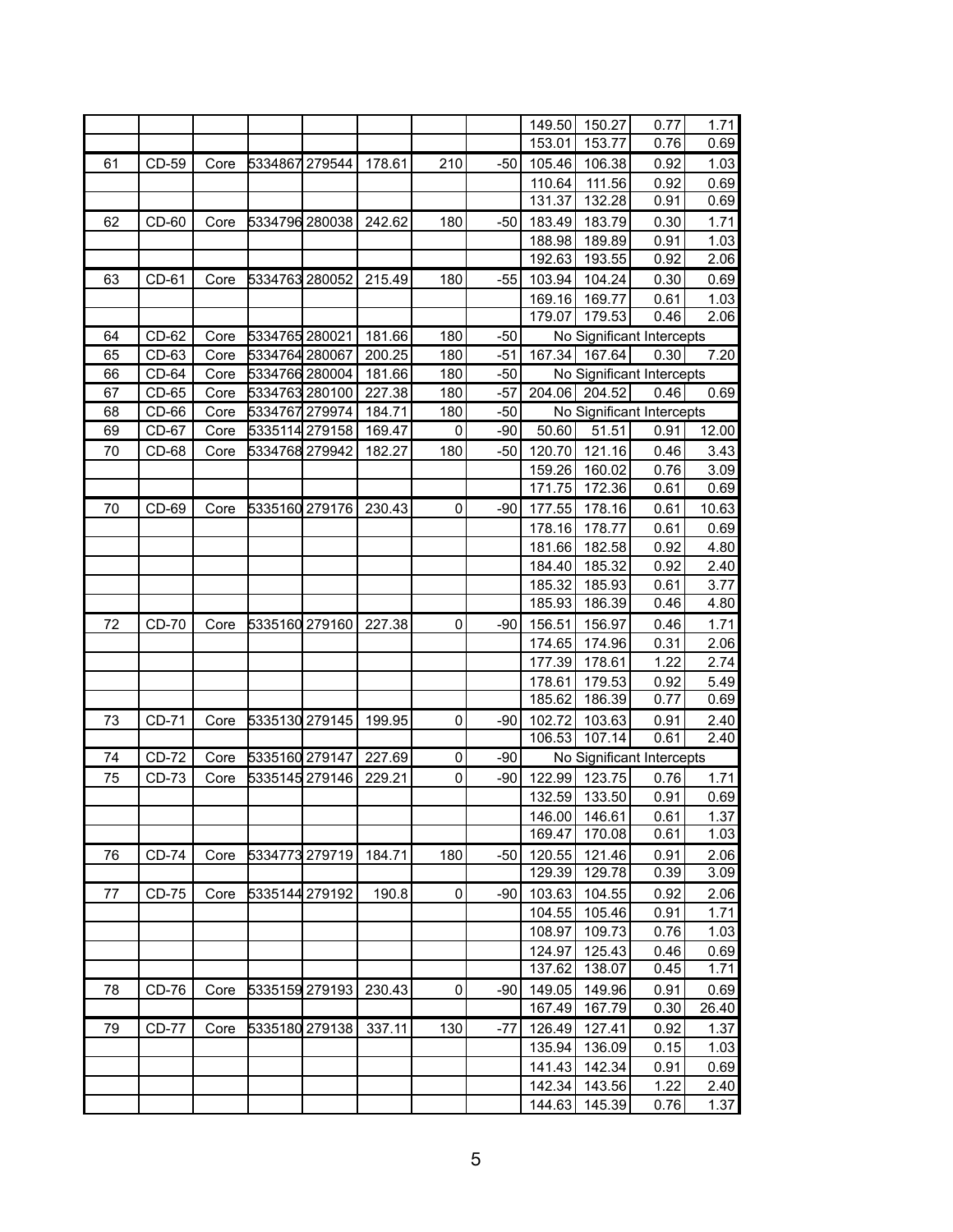|    |              |      |                |        |   |       | 151.03 | 151.79        | 0.76 | 0.69   |
|----|--------------|------|----------------|--------|---|-------|--------|---------------|------|--------|
| 80 | <b>CD-78</b> | Core | 5335122 279158 | 235.92 | 0 | $-90$ | 125.27 | 125.88        | 0.61 | 8.23   |
|    |              |      |                |        |   |       | 125.88 | 126.49        | 0.61 | 1.37   |
|    |              |      |                |        |   |       | 126.49 | 127.10        | 0.61 | 123.09 |
|    |              |      |                |        |   |       | 127.10 | 127.71        | 0.61 | 69.94  |
|    |              |      |                |        |   |       | 127.71 | 128.47        | 0.76 | 56.23  |
|    |              |      |                |        |   |       | 128.93 | 129.24        | 0.31 | 488.91 |
|    |              |      |                |        |   |       | 159.72 | 160.93        | 1.21 | 2.06   |
| 81 | CD-79        | Core | 5335129 279166 | 230.43 | 0 | $-90$ | 103.02 | 103.94        | 0.92 | 1.03   |
|    |              |      |                |        |   |       | 103.94 | 104.55        | 0.61 | 8.57   |
|    |              |      |                |        |   |       | 104.55 | 105.16        | 0.61 | 1.03   |
|    |              |      |                |        |   |       | 105.16 | 106.07        | 0.91 | 0.69   |
|    |              |      |                |        |   |       | 106.07 | 106.98        | 0.91 | 1.03   |
|    |              |      |                |        |   |       | 115.82 | 116.74        | 0.92 | 1.03   |
|    |              |      |                |        |   |       | 117.65 | 117.96        | 0.31 | 26.74  |
|    |              |      |                |        |   |       | 118.87 | 119.79        | 0.92 | 1.03   |
|    |              |      |                |        |   |       | 121.62 | 122.53        | 0.91 | 0.69   |
| 82 | CD-80        | Core | 5335137 279159 | 230.43 | 0 | $-90$ | 105.46 | 106.38        | 0.92 | 1.03   |
|    |              |      |                |        |   |       | 126.80 | 127.71        | 0.91 | 1.03   |
| 83 | CD-81        | Core | 5335137 279175 | 233.48 | 0 | $-90$ | 92.96  | 93.57         | 0.61 | 1.03   |
|    |              |      |                |        |   |       | 102.72 | 103.63        | 0.91 | 2.40   |
|    |              |      |                |        |   |       | 103.63 | 104.55        | 0.92 | 1.03   |
|    |              |      |                |        |   |       | 141.43 | 142.34        | 0.91 | 6.86   |
|    |              |      |                |        |   |       | 142.34 | 142.95        | 0.61 | 51.43  |
| 84 | CD-82        | Core | 5335122 279166 | 230.43 | 0 | $-90$ | 73.00  | 73.76         | 0.76 | 5.14   |
|    |              |      |                |        |   |       | 82.91  | 83.82         | 0.91 | 1.71   |
|    |              |      |                |        |   |       | 84.73  | 85.65         | 0.92 | 1.37   |
|    |              |      |                |        |   |       | 85.65  | 86.56         | 0.91 | 1.03   |
|    |              |      |                |        |   |       | 109.88 | 110.49        | 0.61 | 2.06   |
| 85 | CD-83        | Core | 5335120 279151 | 230.43 | 0 | $-90$ | 78.94  | 79.86         | 0.92 | 0.69   |
|    |              |      |                |        |   |       | 79.86  | 80.77         | 0.91 | 2.06   |
|    |              |      |                |        |   |       | 80.77  | 81.69         | 0.92 | 1.03   |
|    |              |      |                |        |   |       | 81.69  | 82.60         | 0.91 | 1.37   |
| 86 | CD-84        | Core | 5335168 279169 | 227.38 | 0 | -90   | 157.28 | 158.19        | 0.91 | 1.03   |
|    |              |      |                |        |   |       | 184.40 | 185.32        | 0.92 | 3.09   |
| 87 | CD-85        | Core | 5335152 279167 | 228.6  | 0 | $-90$ | 128.02 | 128.63        | 0.61 | 0.69   |
|    |              |      |                |        |   |       | 131.67 | 132.28        | 0.61 | 1.03   |
|    |              |      |                |        |   |       | 134.11 | 134.72        | 0.61 | 0.69   |
|    |              |      |                |        |   |       |        | 134.72 135.33 | 0.61 | 0.69   |
|    |              |      |                |        |   |       |        | 137.46 138.07 | 0.61 | 1.37   |
|    |              |      |                |        |   |       | 138.07 | 138.99        | 0.92 | 1.37   |
|    |              |      |                |        |   |       | 146.61 | 147.22        | 0.61 | 0.69   |
|    |              |      |                |        |   |       |        | 154.84 155.75 | 0.91 | 2.74   |
|    |              |      |                |        |   |       | 177.09 | 178.00        | 0.91 | 1.03   |
|    |              |      |                |        |   |       | 189.89 | 190.80        | 0.91 | 0.69   |
| 88 | CD-86        | Core | 5335191 279149 | 345.95 | 0 | -90   | 180.44 | 181.36        | 0.92 | 1.37   |
|    |              |      |                |        |   |       | 181.97 | 182.88        | 0.91 | 3.77   |
|    |              |      |                |        |   |       | 182.88 | 183.79        | 0.91 | 0.69   |
|    |              |      |                |        |   |       | 184.71 | 185.62        | 0.91 | 1.37   |
|    |              |      |                |        |   |       | 188.37 | 189.28        | 0.91 | 0.69   |
|    |              |      |                |        |   |       | 189.28 | 190.20        | 0.92 | 0.69   |
|    |              |      |                |        |   |       | 199.03 | 199.95        | 0.92 | 1.37   |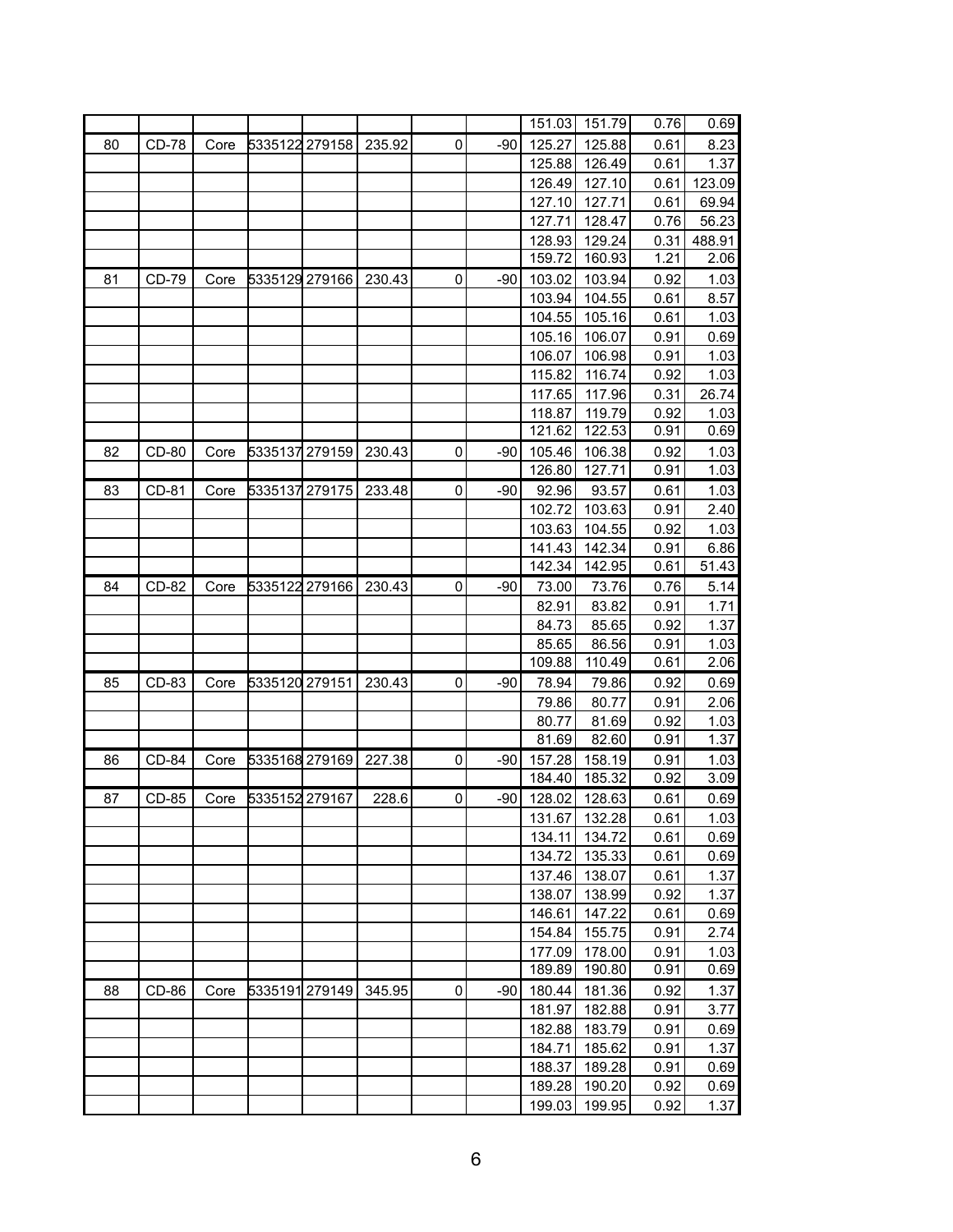|     |              |      |                       |        |             |       | 199.95 | 200.86 | 0.91                      | 3.09  |
|-----|--------------|------|-----------------------|--------|-------------|-------|--------|--------|---------------------------|-------|
|     |              |      |                       |        |             |       | 200.86 | 201.78 | 0.92                      | 0.69  |
| 89  | <b>CD-87</b> | Core | 5335173 279258        | 367.59 | 0           | $-90$ |        |        | No Significant Intercepts |       |
| 90  | <b>CD-88</b> | Core | 5335258 279436        | 306.63 | 205         | $-50$ | 188.98 | 189.89 | 0.91                      | 0.69  |
|     |              |      |                       |        |             |       | 189.89 | 190.80 | 0.91                      | 0.69  |
| 91  | CD-89        | Core | 5335209 279094        | 230.43 | 210         | $-50$ | 100.98 | 101.80 | 0.82                      | 1.03  |
|     |              |      |                       |        |             |       | 109.12 | 110.03 | 0.91                      | 2.40  |
|     |              |      |                       |        |             |       | 110.95 | 111.86 | 0.91                      | 4.46  |
|     |              |      |                       |        |             |       | 122.22 | 123.14 | 0.92                      | 1.03  |
| 92  | CD-90        | Core | 5335276 279071        | 230.43 | 210         | $-60$ |        |        | No Significant Intercepts |       |
| 93  | CD-91        | Core | 5335092 279347        | 248.72 | 205         | $-50$ |        |        | No Significant Intercepts |       |
| 94  | CD-92        | Core | 5335190 279210        | 276.15 | 0           | -90   | 210.31 | 211.23 | 0.92                      | 8.91  |
|     |              |      |                       |        |             |       | 211.23 | 212.14 | 0.91                      | 2.06  |
|     |              |      |                       |        |             |       | 212.14 | 213.06 | 0.92                      | 1.03  |
|     |              |      |                       |        |             |       | 213.06 | 213.97 | 0.91                      | 7.54  |
|     |              |      |                       |        |             |       | 213.97 | 214.88 | 0.91                      | 0.69  |
|     |              |      |                       |        |             |       | 214.88 | 215.80 | 0.92                      | 1.37  |
| 95  | CD-93        | Core | 5335225 279214        | 365.76 | $\mathbf 0$ | $-90$ |        |        | No Significant Intercepts |       |
| 96  | <b>CD-94</b> | Core | 5335098 279199        | 184.71 | $\mathbf 0$ | $-90$ | 59.44  | 60.35  | 0.91                      | 1.03  |
|     |              |      |                       |        |             |       | 61.57  | 62.48  | 0.91                      | 0.69  |
|     |              |      |                       |        |             |       | 64.31  | 64.62  | 0.31                      | 52.46 |
|     |              |      |                       |        |             |       | 66.45  | 67.36  | 0.91                      | 0.69  |
| 97  | CD-95        | Core | 5335098 279181        | 184.71 | 0           | $-90$ | 58.37  | 59.13  | 0.76                      | 1.71  |
|     |              |      |                       |        |             |       | 83.21  | 83.82  | 0.61                      | 1.37  |
| 98  | CD-96        | Core | 5335098 279216        | 184.71 | $\pmb{0}$   | $-90$ |        |        | No Significant Intercepts |       |
| 99  | CD-97        | Core | 5335246 279596        | 326.14 | 205         | $-50$ |        |        | No Significant Intercepts |       |
| 100 | <b>CD-98</b> | Core | 5335034 279249        | 199.95 | 360         | $-50$ | 160.02 | 160.93 | 0.91                      | 1.37  |
| 101 | CD-99        | Core | 5335034 279264        | 199.95 | 360         | $-50$ | 118.87 | 119.18 | 0.31                      | 1.71  |
|     |              |      |                       |        |             |       | 158.04 | 158.80 | 0.76                      | 2.40  |
| 102 | CD-100       | Core | 5335239 279753        | 315.77 | 205         | $-60$ |        |        | No Significant Intercepts |       |
| 103 | CD-101       | Core | 5335033 279296        | 212.14 | 360         | $-50$ | 195.99 | 196.90 | 0.91                      | 0.69  |
| 104 | CD-102       | Core | 5335032 279329        | 245.67 | 360         | $-50$ | 140.82 | 141.73 | 0.91                      | 0.69  |
| 105 | $ CD-103 $   | Core | 5335076 279664 306.63 |        | 205         | $-50$ |        |        | No Significant Intercepts |       |
| 106 | CD-104       | Core | 5335032 279329        | 276.15 | 360         | $-60$ |        |        | No Significant Intercepts |       |
| 107 | CD-105       | Core | 5335114 279335        | 215.19 | 360         | $-60$ |        |        | No Significant Intercepts |       |
| 108 | CD-106       | Core | 5335069 279820        | 306.63 | 205         | $-50$ |        |        | No Significant Intercepts |       |
| 109 | CD-107       | Core | 5335036 279203        | 306.63 | 360         | $-65$ |        |        | No Significant Intercepts |       |
| 110 | CD-108       | Core | 5335049 279185        | 306.63 | 360         | $-65$ |        |        | No Significant Intercepts |       |
| 111 | CD-109       | Core | 5334915 279729        | 245.67 | 205         | $-50$ |        |        | No Significant Intercepts |       |
| 112 | CD-110       | Core | 5335068 279155        | 276.15 | 360         | $-65$ |        |        | No Significant Intercepts |       |
| 113 | CD-111       | Core | 5335083 279172        | 367.59 | 360         | $-70$ | 32.31  | 33.22  | 0.91                      | 1.37  |
|     |              |      |                       |        |             |       | 33.22  | 34.14  | 0.92                      | 0.69  |
|     |              |      |                       |        |             |       | 35.05  | 35.97  | 0.92                      | 5.83  |
|     |              |      |                       |        |             |       | 36.88  | 37.80  | 0.92                      | 0.69  |
|     |              |      |                       |        |             |       | 37.80  | 38.71  | 0.91                      | 0.69  |
|     |              |      |                       |        |             |       | 38.71  | 39.62  | 0.91                      | 1.71  |
|     |              |      |                       |        |             |       | 39.62  | 40.54  | 0.92                      | 7.89  |
|     |              |      |                       |        |             |       | 40.54  | 41.45  | 0.91                      | 7.89  |
|     |              |      |                       |        |             |       | 41.45  | 42.06  | 0.61                      | 1.71  |
|     |              |      |                       |        |             |       | 42.06  | 42.67  | 0.61                      | 0.69  |
|     |              |      |                       |        |             |       | 42.67  | 43.28  | 0.61                      | 0.69  |
|     |              |      |                       |        |             |       | 43.28  | 43.89  | 0.61                      | 0.69  |
|     |              |      |                       |        |             |       |        |        |                           |       |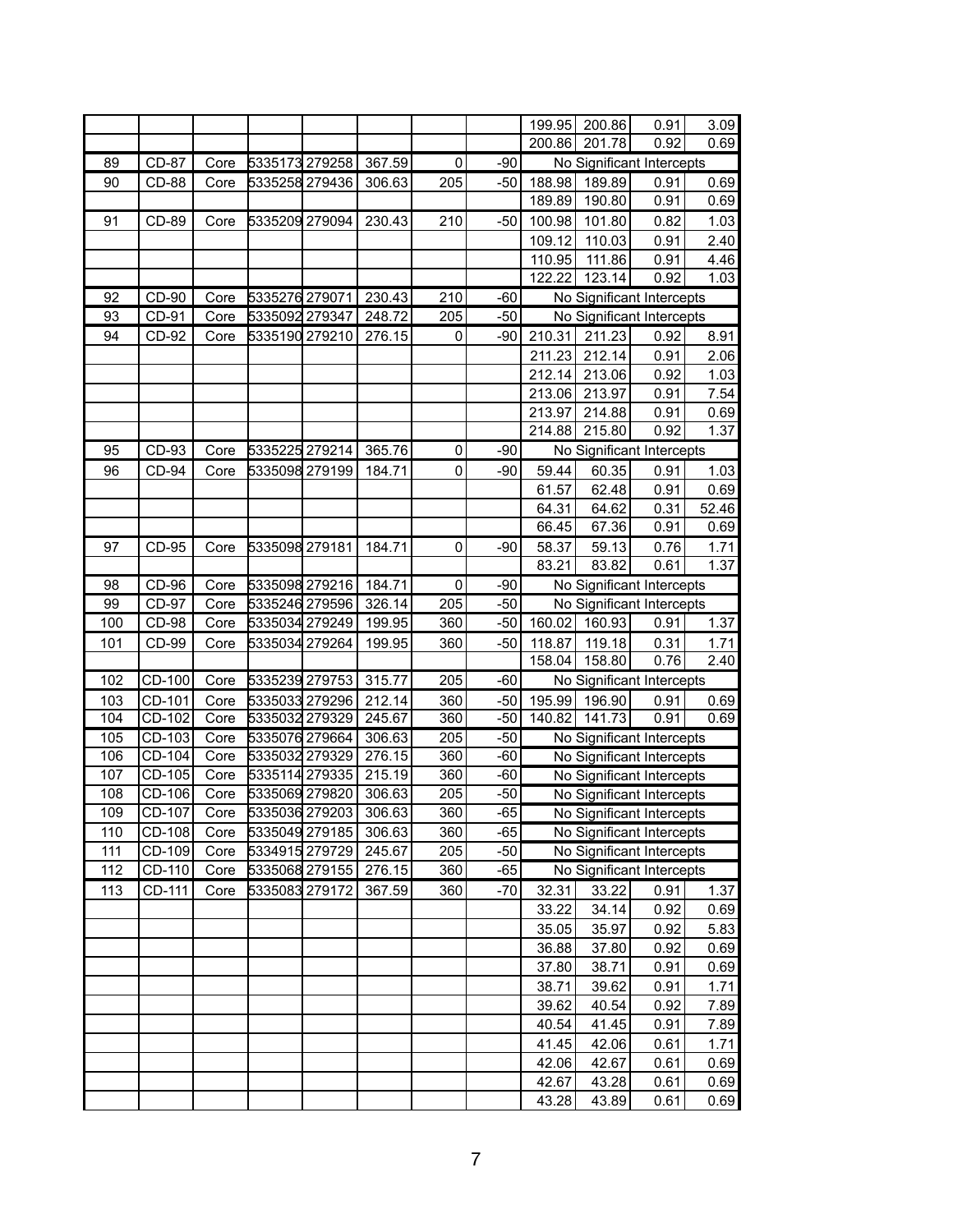|     |          |      |                |         |             |       | 44.50  | 45.11  | 0.61                      | 1.71  |
|-----|----------|------|----------------|---------|-------------|-------|--------|--------|---------------------------|-------|
|     |          |      |                |         |             |       | 45.11  | 45.72  | 0.61                      | 2.74  |
|     |          |      |                |         |             |       | 57.00  | 57.91  | 0.91                      | 1.03  |
|     |          |      |                |         |             |       | 71.57  | 72.18  | 0.61                      | 0.69  |
| 114 | CD-112   | Core | 5335248 279915 | 306.63  | 205         | $-50$ |        |        | No Significant Intercepts |       |
| 115 | CD-113   | Core | 5335224 280067 | 281.64  | 205         | $-50$ |        |        | No Significant Intercepts |       |
| 116 | CD-114   | Core | 5335190 279178 | 276.15  | $\mathbf 0$ | $-90$ | 176.94 | 177.39 | 0.45                      | 1.71  |
|     |          |      |                |         |             |       | 179.53 | 179.83 | 0.30                      | 1.03  |
|     |          |      |                |         |             |       | 201.32 | 202.08 | 0.76                      | 2.06  |
|     |          |      |                |         |             |       | 202.08 | 203.00 | 0.92                      | 1.03  |
|     |          |      |                |         |             |       | 203.00 | 203.91 | 0.91                      | 1.71  |
|     |          |      |                |         |             |       | 203.91 | 204.83 | 0.92                      | 1.03  |
|     |          |      |                |         |             |       | 204.83 | 205.74 | 0.91                      | 0.69  |
|     |          |      |                |         |             |       | 205.74 | 206.65 | 0.91                      | 4.11  |
|     |          |      |                |         |             |       | 206.65 | 207.57 | 0.92                      | 1.03  |
|     |          |      |                |         |             |       | 207.57 | 208.48 | 0.91                      | 1.03  |
|     |          |      |                |         |             |       | 208.48 | 208.94 | 0.46                      | 1.03  |
| 117 | CD-115   | Core | 5335223 279124 | 367.59  | $\mathbf 0$ | $-90$ |        |        | No Significant Intercepts |       |
| 118 | $CD-116$ | Core | 5335073 279977 | 306.63  | 205         | $-50$ | 153.92 | 154.23 | 0.31                      | 1.37  |
| 119 | CD-117   | Core | 5335069 279267 | 580.34  | 308         | $-65$ | 118.26 | 118.57 | 0.31                      | 1.03  |
|     |          |      |                |         |             |       | 380.39 | 381.00 | 0.61                      | 0.69  |
| 120 | CD-118   | Core | 5334932 279891 | 306.63  | 205         | $-50$ | 5.33   | 6.34   | 1.01                      | 2.40  |
|     |          |      |                |         |             |       | 6.34   | 7.01   | 0.67                      | 1.37  |
|     |          |      |                |         |             |       | 227.53 | 227.84 | 0.31                      | 0.69  |
|     |          |      |                |         |             |       | 259.45 | 259.75 | 0.30                      | 0.69  |
| 121 | CD-119   | Core | 5334794 280069 | 240.79  | 180         | $-50$ |        |        | No Significant Intercepts |       |
| 122 | CD-120   | Core | 5335251 279182 | 454.76  | $\mathbf 0$ | $-90$ | 367.77 | 368.20 | 0.43                      | 1.71  |
|     |          |      |                |         |             |       | 369.20 | 369.45 | 0.25                      | 1.03  |
|     |          |      |                |         |             |       | 369.45 | 369.72 | 0.27                      | 0.69  |
| 123 | CD-121   | Core | 5335055 279235 | 398.07  | 308         | $-50$ |        |        | No Significant Intercepts |       |
| 124 | CD-122   | Core | 5335121 279397 | 275.23  | $\mathbf 0$ | $-90$ | 157.58 | 158.50 | 0.92                      | 0.69  |
|     |          |      |                |         |             |       | 158.50 | 159.41 | 0.91                      | 1.37  |
|     |          |      |                |         |             |       | 168.71 | 169.77 | 1.06                      | 1.03  |
| 125 | CD-123   | Core | 5335163 279055 | 245.67  | $\mathbf 0$ | $-90$ | 89.46  | 90.22  | 0.76                      | 0.69  |
|     |          |      |                |         |             |       | 135.73 | 136.03 | 0.30                      | 1.71  |
|     |          |      |                |         |             |       | 138.68 | 139.29 | 0.61                      | 3.09  |
| 126 | CD-124   | Core | 5335125 279302 | 245.67  | $\mathbf 0$ | $-90$ | 91.59  | 92.35  | 0.76                      | 1.37  |
|     |          |      |                |         |             |       | 92.35  | 92.96  | 0.61                      | 2.40  |
|     |          |      |                |         |             |       | 102.41 | 102.72 | 0.31                      | 13.37 |
| 127 | CD-125   | Core | 5335203 278960 | 235.92  | $\pmb{0}$   | $-90$ |        |        | No Significant Intercepts |       |
| 128 | CD-126   | Core | 5335253 279154 | 398.07  | 0           | $-90$ |        |        | No Significant Intercepts |       |
| 129 | CD-127   |      |                | No Data |             |       |        |        |                           |       |
| 130 | CD-128   |      |                | No Data |             |       |        |        |                           |       |
| 131 | CD-129   |      |                | No Data |             |       |        |        |                           |       |
| 132 | CD-130   |      |                | No Data |             |       |        |        |                           |       |
| 133 | CD-131   |      |                | No Data |             |       |        |        |                           |       |
| 134 | CD-132   |      |                | No Data |             |       |        |        |                           |       |
| 135 | CD-133   | Core | 5335193 279122 | 184.71  | 180         | $-60$ | 104.24 | 105.77 | 1.53                      | 1.03  |
|     |          |      |                |         |             |       | 111.56 | 112.32 | 0.76                      | 0.69  |
| 136 | CD-134   | Core | 5335241 279126 | 215.19  | 180         | $-60$ | 134.57 | 135.18 | 0.61                      | 2.40  |
|     |          |      |                |         |             |       | 135.18 | 135.79 | 0.61                      | 1.03  |
|     |          |      |                |         |             |       | 135.79 | 136.70 | 0.91                      | 4.80  |
|     |          |      |                |         |             |       |        |        |                           |       |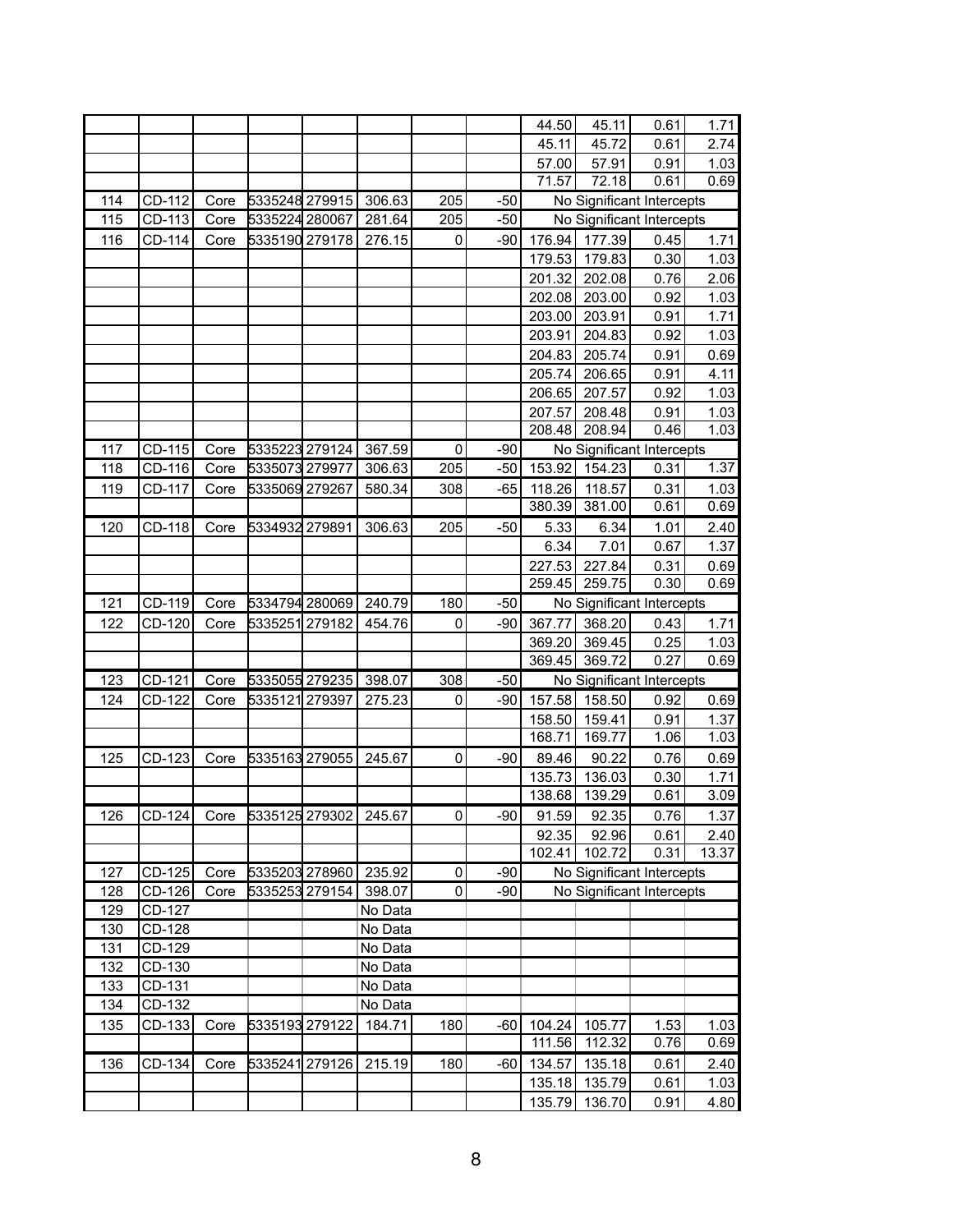|     |         |      |                |         |             |       | 140.97           | 141.27           | 0.30                      | 13.61         |
|-----|---------|------|----------------|---------|-------------|-------|------------------|------------------|---------------------------|---------------|
|     |         |      |                |         |             |       | 141.27           | 141.88           | 0.61                      | 0.69          |
|     |         |      |                |         |             |       |                  |                  |                           |               |
| 137 | CD-135  | Core | 5335192 279131 | 154.23  | 180         | -50   | 90.22<br>106.98  | 91.74            | 1.52                      | 0.69          |
|     |         |      |                |         |             |       |                  | 110.03           | 3.05                      | 0.69          |
|     |         |      |                |         |             |       | 131.37<br>131.67 | 131.67<br>132.28 | 0.30<br>0.61              | 12.58<br>9.60 |
|     |         |      |                |         |             |       |                  |                  |                           |               |
| 138 | CD-136  | Core | 5335191 279131 | 184.71  | 180         | $-65$ | 128.32           | 130.15           | 1.83                      | 1.03          |
|     |         |      |                |         |             |       | 130.15           | 130.45           | 0.30<br>0.30              | 18.86         |
|     |         |      |                |         |             |       | 133.20           | 133.50           |                           | 2.06          |
| 139 | CD-137  | Core | 5335273 279170 | 367.59  | 180         | $-70$ | 203.30           | 204.83           | 1.53                      | 1.03          |
|     |         |      |                |         |             |       | 209.09           | 210.62           | 1.53                      | 2.06          |
|     |         |      |                |         |             |       | 210.62           | 211.23           | 0.61                      | 1.71          |
|     |         |      |                |         |             |       | 225.25           | 226.16           | 0.91                      | 3.09          |
|     |         |      |                |         |             |       | 226.16           | 227.08           | 0.92                      | 1.37          |
| 140 | CD-138  | Core | 5335271 279183 | 187.76  | $\pmb{0}$   | $-90$ | 72.09            | 72.39            | 0.30                      | 4.11          |
| 141 | CD-138B | Core | 5335271 279183 | 398.07  | 180         | $-80$ |                  |                  | No Significant Intercepts |               |
| 142 | CD-139  | Core | 5335123 279145 | 215.19  | $\mathbf 0$ | 90    | 53.64            | 56.69            | 3.05                      | 0.69          |
|     |         |      |                |         |             |       | 59.74            | 62.79            | 3.05                      | 5.49          |
| 143 | CD-140  | Core | 5335114 279151 | 184.71  | $\mathbf 0$ | $-90$ | 46.33            | 46.94            | 0.61                      | 0.69          |
|     |         |      |                |         |             |       | 71.93            | 74.98            | 3.05                      | 1.37          |
|     |         |      |                |         |             |       | 81.08            | 84.12            | 3.04                      | 4.80          |
| 144 | CD-141  | Core | 5335114 279166 | 218.24  | $\pmb{0}$   | $-90$ |                  |                  | No Significant Intercepts |               |
| 145 | CD-142  | Core | 5335119 279174 | 215.19  | 0           | $-90$ | 94.03            | 94.34            | 0.31                      | 33.26         |
|     |         |      |                |         |             |       | 130.91           | 131.37           | 0.46                      | 146.40        |
| 146 | CD-143  | Core | 5335130 279152 | 215.19  | 0           | $-90$ | 76.66            | 77.88            | 1.22                      | 0.69          |
|     |         |      |                |         |             |       | 77.88            | 78.33            | 0.45                      | 0.69          |
|     |         |      |                |         |             |       | 78.33            | 79.55            | 1.22                      | 0.34          |
|     |         |      |                |         |             |       | 92.96            | 93.73            | 0.77                      | 1.71          |
|     |         |      |                |         |             |       | 93.73            | 94.64            | 0.91                      | 0.69          |
|     |         |      |                |         |             |       | 95.25            | 96.01            | 0.76                      | 0.69          |
| 147 | CD-144  |      |                | No Data |             |       |                  |                  |                           |               |
| 148 | CD-145  | Core | 5335283 278993 | 199.95  | 0           | $-90$ | 70.10            | 71.63            | 1.53                      | 1.03          |
|     |         |      |                |         |             |       | 71.63            | 73.15            | 1.52                      | 0.69          |
|     |         |      |                |         |             |       | 73.15            | 74.68            | 1.53                      | 1.37          |
| 149 | CD-146  | Core | 5335282 279010 | 169.47  | 180         | -70   | 100.89           | 101.19           | 0.30                      | 1.37          |
| 150 | CD-147  | Core | 5335160 279176 | 154.23  | 180         | -60   | 87.93            | 88.39            | 0.46                      | 0.69          |
| 151 | CD-148  | Core | 5335211 279189 | 195.68  | 180         | $-60$ | 144.02           | 144.32           | 0.30                      | 0.58          |
|     |         |      |                |         |             |       | 145.24           | 145.85           | 0.61                      | 0.69          |
|     |         |      |                |         |             |       | 158.19           | 159.11           | 0.92                      | 2.40          |
|     |         |      |                |         |             |       | 159.11           | 159.72           | 0.61                      | 12.62         |
|     |         |      |                |         |             |       | 168.55           | 170.38           | 1.83                      | 1.37          |
| 152 | CD-149  | Core | 5335192 279143 | 168.25  | 180         | -60   | 100.89           | 102.41           | 1.52                      | 0.69          |
|     |         |      |                |         |             |       | 137.92           | 138.84           | 0.92                      | 1.03          |
|     |         |      |                |         |             |       | 138.84           | 139.45           | 0.61                      | 3.77          |
|     |         |      |                |         |             |       | 139.45           | 139.75           | 0.30                      | 124.80        |
|     |         |      |                |         |             |       | 139.75           | 140.06           | 0.31                      | 347.86        |
|     |         |      |                |         |             |       | 140.06           | 140.36           | 0.30                      | 30.55         |
|     |         |      |                |         |             |       | 140.36           | 140.67           | 0.31                      | 66.45         |
|     |         |      |                |         |             |       | 141.58           | 142.49           | 0.91                      | 1.03          |
| 153 | CD-150  | Core | 5335192 279127 | 184.71  | 180         | $-60$ | 106.68           | 108.20           | 1.52                      | 1.71          |
|     |         |      |                |         |             |       | 108.20           | 109.73           | 1.53                      | 0.69          |
| 154 | CD-151  | Core | 5335193 279104 | 184.71  | 180         | $-60$ | 114.91           | 115.21           | 0.30                      | 1.37          |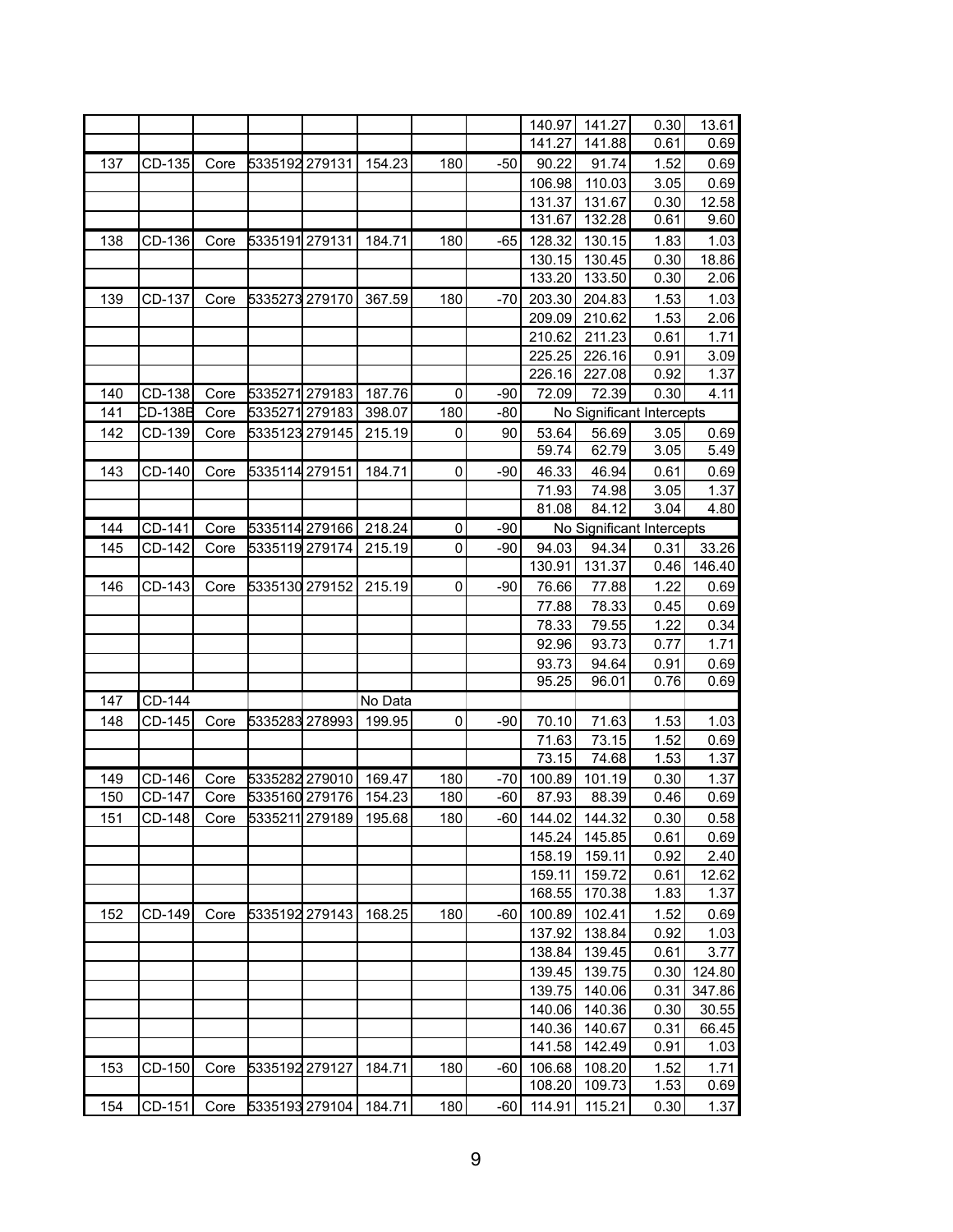|     |            |      |                       |         |     |       | 115.21           | 115.52           | 0.31                      | 1.03         |
|-----|------------|------|-----------------------|---------|-----|-------|------------------|------------------|---------------------------|--------------|
|     |            |      |                       |         |     |       | 116.13           | 116.43           | 0.30                      | 7.89         |
|     |            |      |                       |         |     |       | 116.43           | 117.04           | 0.61                      | 2.06         |
|     |            |      |                       |         |     |       | 117.04           | 117.65           | 0.61                      | 1.37         |
|     |            |      |                       |         |     |       | 120.70           | 121.01           | 0.31                      | 4.46         |
|     |            |      |                       |         |     |       | 121.01           | 121.62           | 0.61                      | 1.03         |
| 155 | CD-152     | Core | 5335224 279106        | 199.95  | 180 | $-60$ | 131.98           | 132.44           | 0.46                      | 2.06         |
|     |            |      |                       |         |     |       | 137.01           | 137.31           | 0.30                      | 1.37         |
|     |            |      |                       |         |     |       | 147.37           | 147.83           | 0.46                      | 0.69         |
|     |            |      |                       |         |     |       | 149.05           | 149.50           | 0.45                      | 1.03         |
|     |            |      |                       |         |     |       | 150.72           | 151.49           | 0.77                      | 1.37         |
|     |            |      |                       |         |     |       | 151.49           | 151.79           | 0.30                      | 9.60         |
|     |            |      |                       |         |     |       | 151.79           | 152.40           | 0.61                      | 2.40         |
|     |            |      |                       |         |     |       | 152.40           | 153.16           | 0.76                      | 9.26         |
|     |            |      |                       |         |     |       | 153.16           | 154.23           | 1.07                      | 1.03         |
| 156 | CD-153     |      |                       | No Data |     |       |                  |                  |                           |              |
| 157 | CD-154     |      |                       | No Data |     |       |                  |                  |                           |              |
| 158 | CD-155     | Core | 5335083 280214        | 296.27  | 180 | $-75$ | 109.73           | 111.25           | 1.52                      | 1.03         |
|     |            |      |                       |         |     |       | 161.09           | 161.39           | 0.30                      | 1.03         |
| 159 | CD-156     | Core | 5334947 280143        | 551.99  | 65  | $-65$ | 163.53           | 164.06           | 0.53                      | 52.46        |
|     |            |      |                       |         |     |       | 199.03           | 199.80           | 0.77                      | 341.14       |
|     |            |      |                       |         |     |       | 199.80           | 201.17           | 1.37                      | 6.17         |
|     |            |      |                       |         |     |       | 315.77           | 316.69           | 0.92                      | 1.71         |
|     |            |      |                       |         |     |       | 550.77           | 551.99           | 1.22                      | 1.03         |
| 160 | CD-157     | Core | 5334870 280138        | 244.75  | 90  | $-65$ | 109.12           | 111.25           | 2.13                      | 0.69         |
| 161 | CD-158A    | Core | 5335210 279197        | 29.26   | 180 | $-60$ |                  |                  | No Significant Intercepts |              |
|     |            |      |                       |         |     |       |                  |                  |                           |              |
| 162 | CD-158B    | Core | 5335210 279196        | 101.19  | 180 | $-60$ |                  |                  | No Significant Intercepts |              |
| 163 | CD-159     | Core | 5335190 279203        | 199.95  | 180 | $-60$ | 109.58           | 110.03           | 0.45                      | 1.03         |
|     |            |      |                       |         |     |       | 113.08           | 114.60           | 1.52                      | 1.03         |
|     |            |      |                       |         |     |       | 116.89           | 117.35           | 0.46                      | 0.69         |
|     |            |      |                       |         |     |       | 126.49           | 128.02           | 1.53                      | 2.06         |
| 164 | CD-160     | Core | 5335251 279207        | 306.63  | 180 | $-80$ |                  |                  | No Significant Intercepts |              |
| 165 | $ CD-161 $ | Core | 5335220 279213 215.19 |         | 180 | $-70$ |                  | 159.11 160.63    | 1.52                      | 0.69         |
|     |            |      |                       |         |     |       | 160.63           | 162.15           | 1.52                      | 1.03         |
|     |            |      |                       |         |     |       | 179.53           | 180.14           | 0.61                      | 5.14         |
|     |            |      |                       |         |     |       | 185.32           | 187.15           | 1.83                      | 0.69         |
| 166 | CD-162     | Core | 5335220 279213        | 364.54  | 65  | $-70$ |                  |                  | No Significant Intercepts |              |
| 167 | CD-163     | Core | 5334961 280140        | 242.62  | 65  | -65   | 178.00           | 178.46           | 0.46                      | 0.79         |
|     |            |      |                       |         |     |       | 178.46           | 178.92           | 0.46                      | 2.88         |
|     |            |      |                       |         |     |       | 178.92           | 179.22           | 0.30                      | 0.72         |
| 168 | CD-164     | Core | 5335204 279196        | 184.71  | 180 | -70   | 170.38           | 171.30           | 0.92                      | 2.06         |
| 169 | CD-165     | Core | 5335190 279210        | 215.19  | 180 | $-65$ | 118.11           | 118.87           | 0.76                      | 0.69         |
|     |            |      |                       |         |     |       | 128.02           | 131.06           | 3.04                      | 0.69         |
|     |            |      |                       |         |     |       | 131.06           | 134.11           | 3.05                      | 0.69         |
| 170 | CD-166     | Core | 5335251 279215        | 306.63  | 180 | $-70$ |                  |                  | No Significant Intercepts |              |
| 171 | CD-167     | Core | 5335251 279234        | 306.63  | 180 | $-70$ | 217.32           | 217.93           | 0.61                      | 3.09         |
|     |            |      |                       |         |     |       | 218.24           | 218.54           | 0.30                      | 1.71         |
|     |            |      |                       |         |     |       | 245.06           | 247.50           | 2.44                      | 0.69         |
| 172 | CD-168     | Core | 5335250 279247        | 306.63  | 180 | $-70$ | 205.44           | 206.04           | 0.60                      | 1.37         |
|     |            |      |                       |         |     |       | 206.50           | 206.81           | 0.31                      | 1.37         |
|     |            |      |                       |         |     |       | 212.14<br>218.24 | 213.66<br>219.46 | 1.52<br>1.22              | 0.69<br>0.69 |